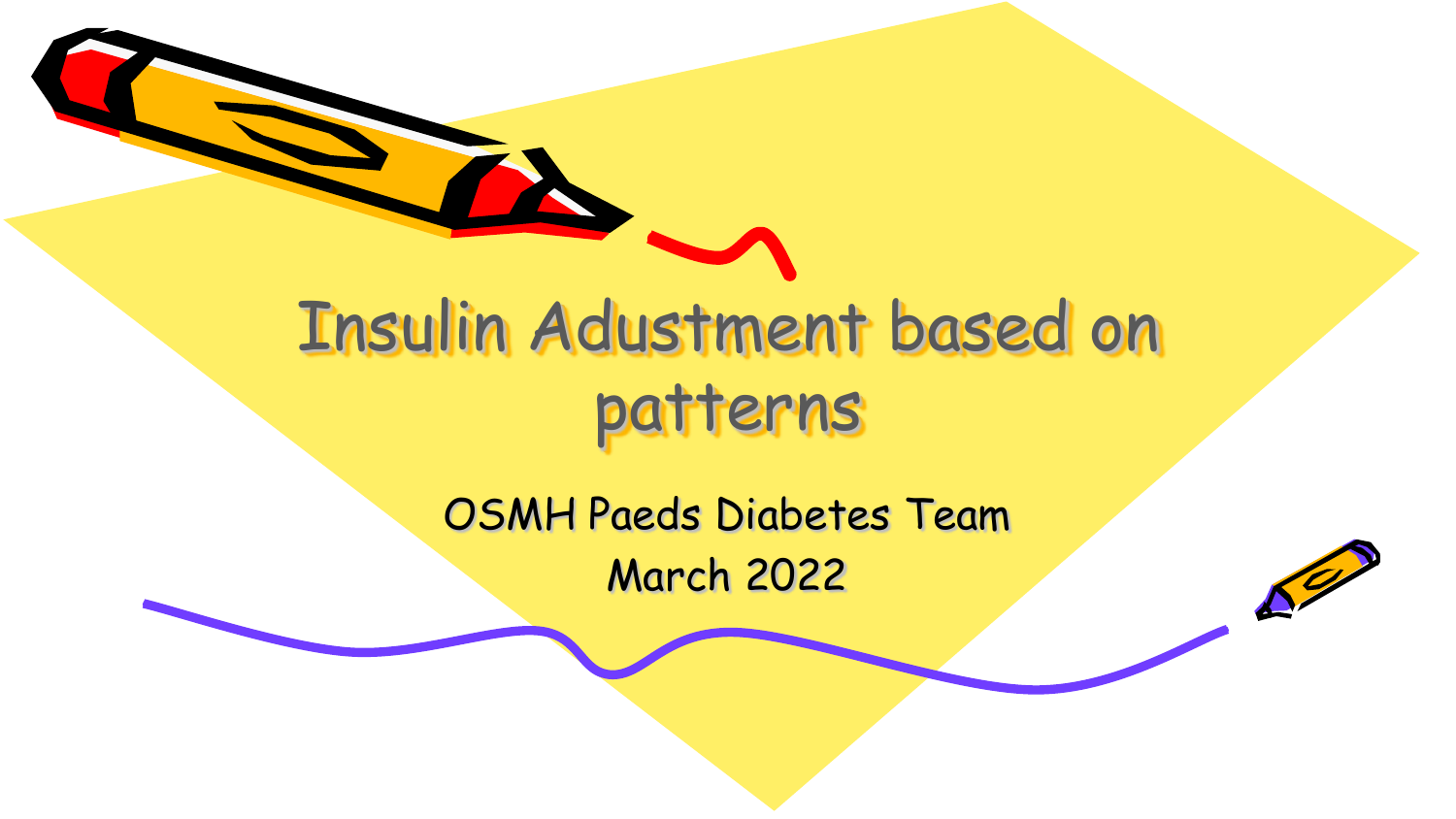# Target Ranges

#### Fasting or Before meals 4.0 to 8.0 mmol/L 2 Hour After Eating 5.0 to 10.0 mmol/L

**HbA1C 3month average of sugars** Target = 7.5% **(Non-diabetic 4.3-6.1%)**

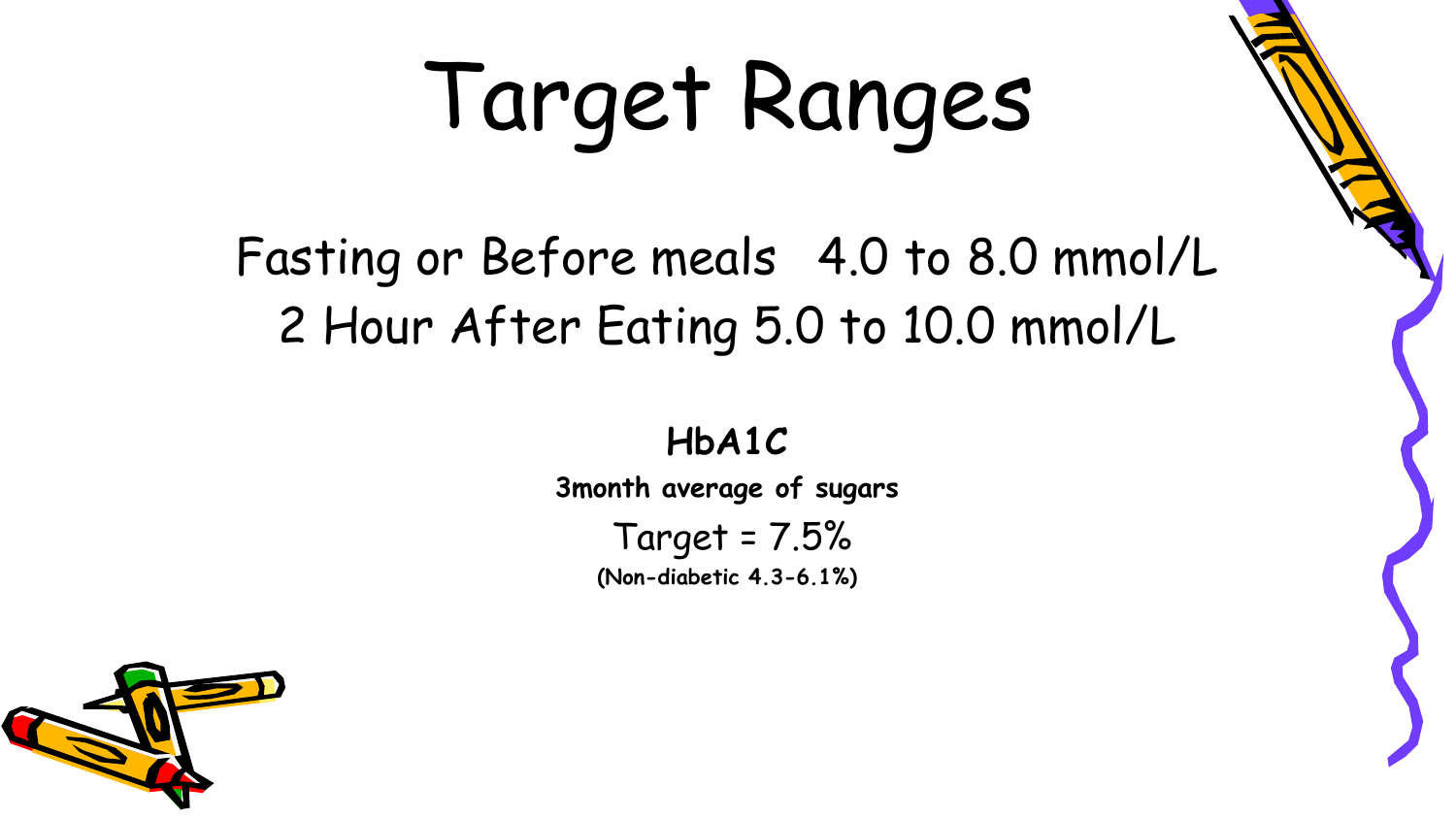## Ask Yourself These Questions

- Are blood sugars outside target range?
- Are they too high or too low?
- Is it a one time high/low or a pattern?
- Which insulin has the most effect at this time?
- Does the insulin dose need to be increased, decreased or the insulin type or timing changed?
- What would be the recommended adjustment?

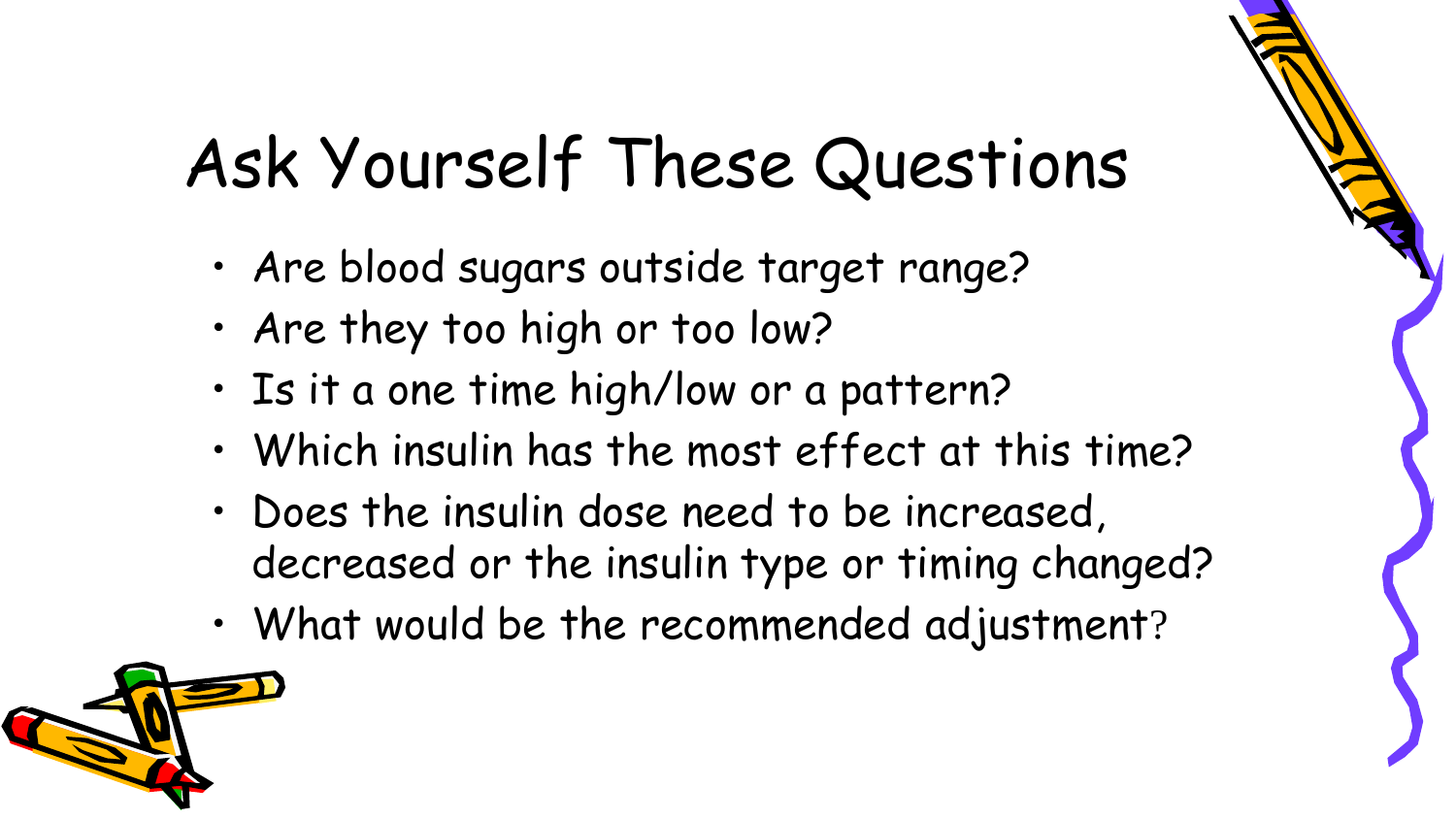## Which Blood Glucose Value Reflects Which Insulin?

| <b>hefore breakfast</b> | <b>Bed time snack bolus or bedtime basal</b><br>insulin |
|-------------------------|---------------------------------------------------------|
| before lunch            | <b>Breakfast bolus insulin</b>                          |
| before supper           | Lunch bolus insulin                                     |
| bedtime                 | Supper bolus insulin                                    |
| 2-hour after meal       | Meal time bolus insulin                                 |
| during the night        | Supper bolus or bedtime basal insulin                   |

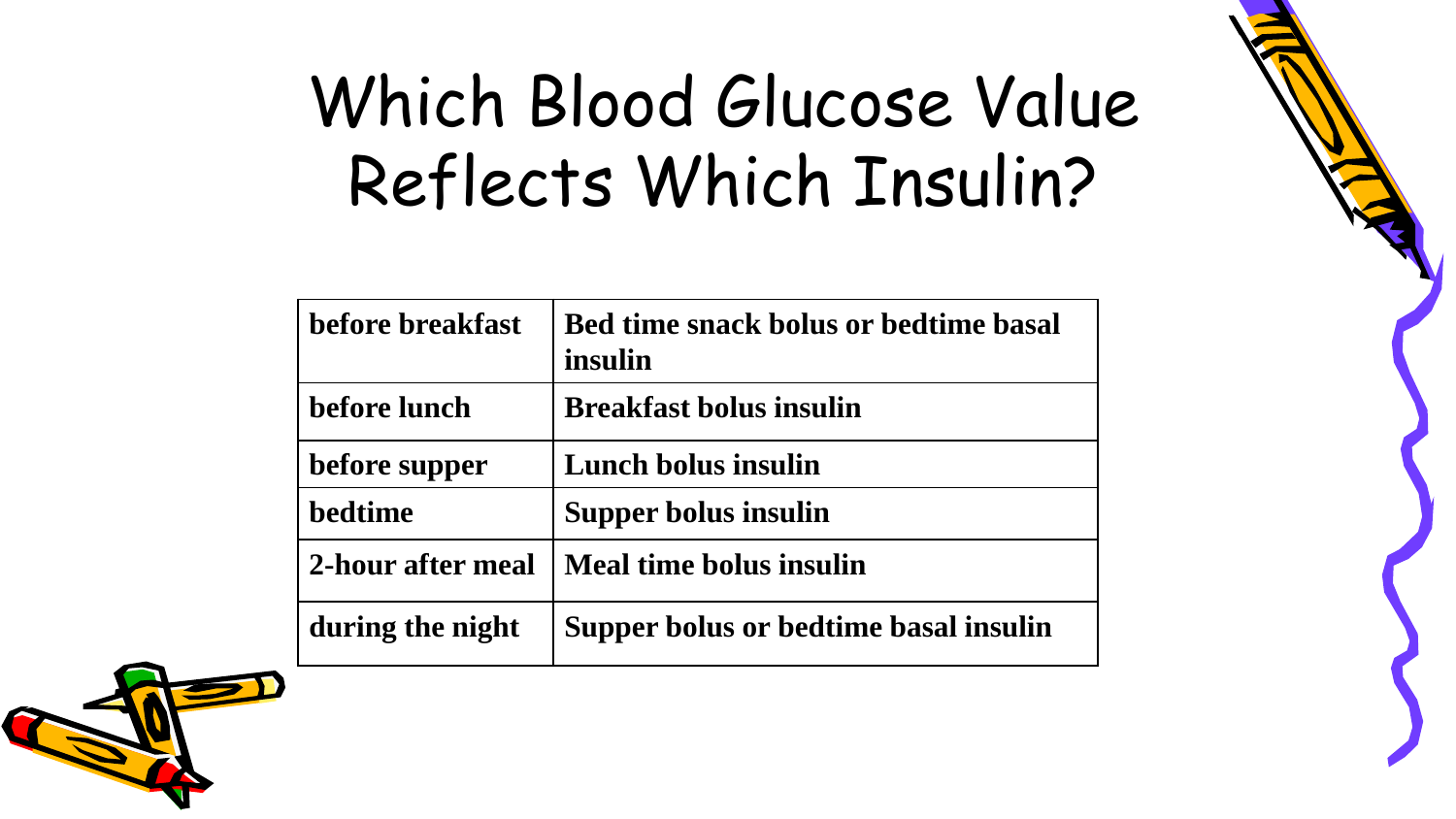## Insulin Adjustment

Adjusting the usual insulin dose in response to a pattern of highs or lows.

The pattern for highs is based on a 3 day pattern at the same time of day.

The pattern for lows is based on a 2 day **pattern at the same time of day or multiple** lows in a day.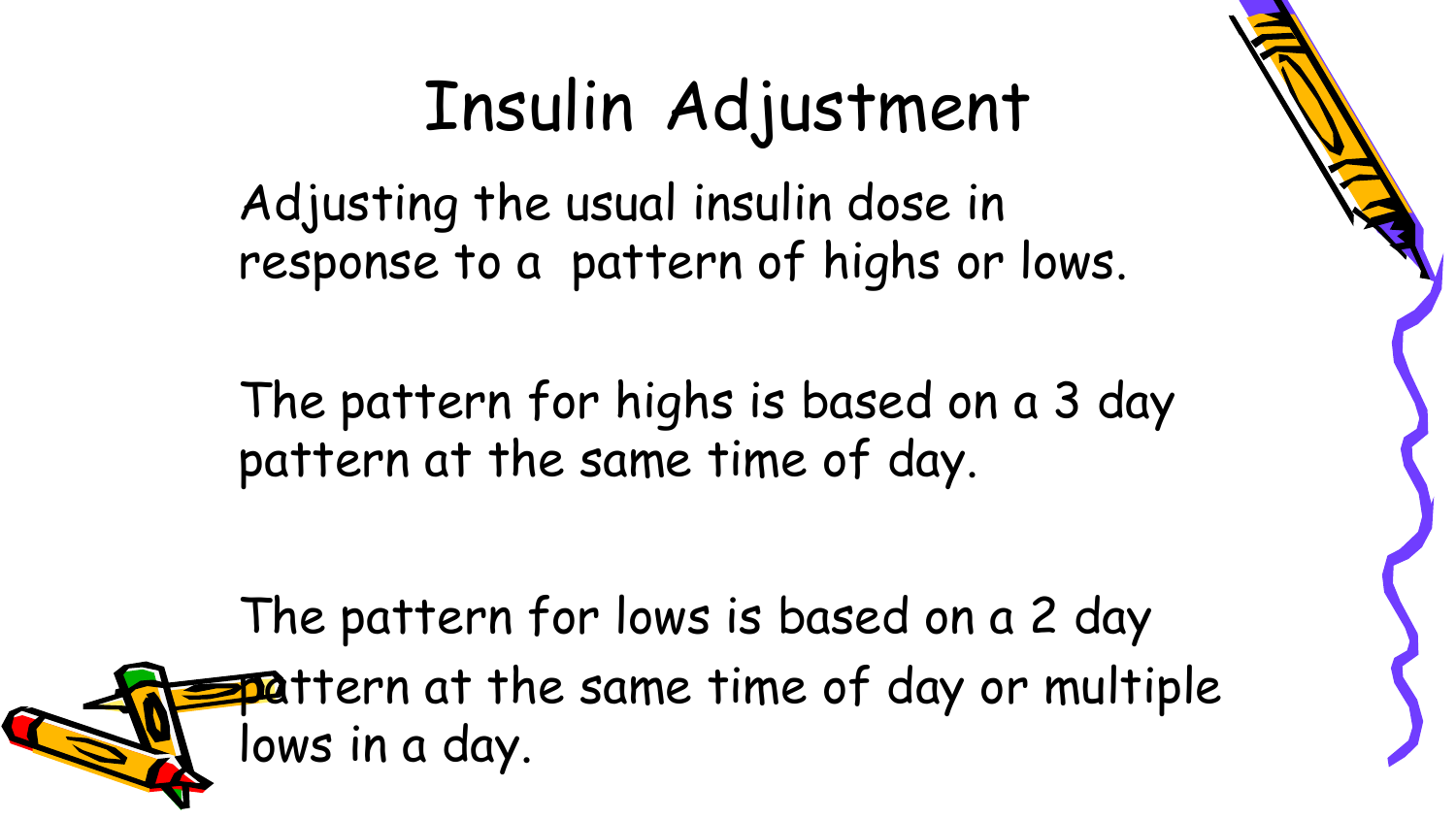## Tips on Insulin Adjustment

- Change one insulin at a time.
- Try to get morning blood sugar reading in target first.
- Adjust the insulin that accounts for the lows first then address the high readings.
- Allow at least 4 days to evaluate adjustments for high sugars before making another adjustment. For lows wait 1 to 2 days and decrease again.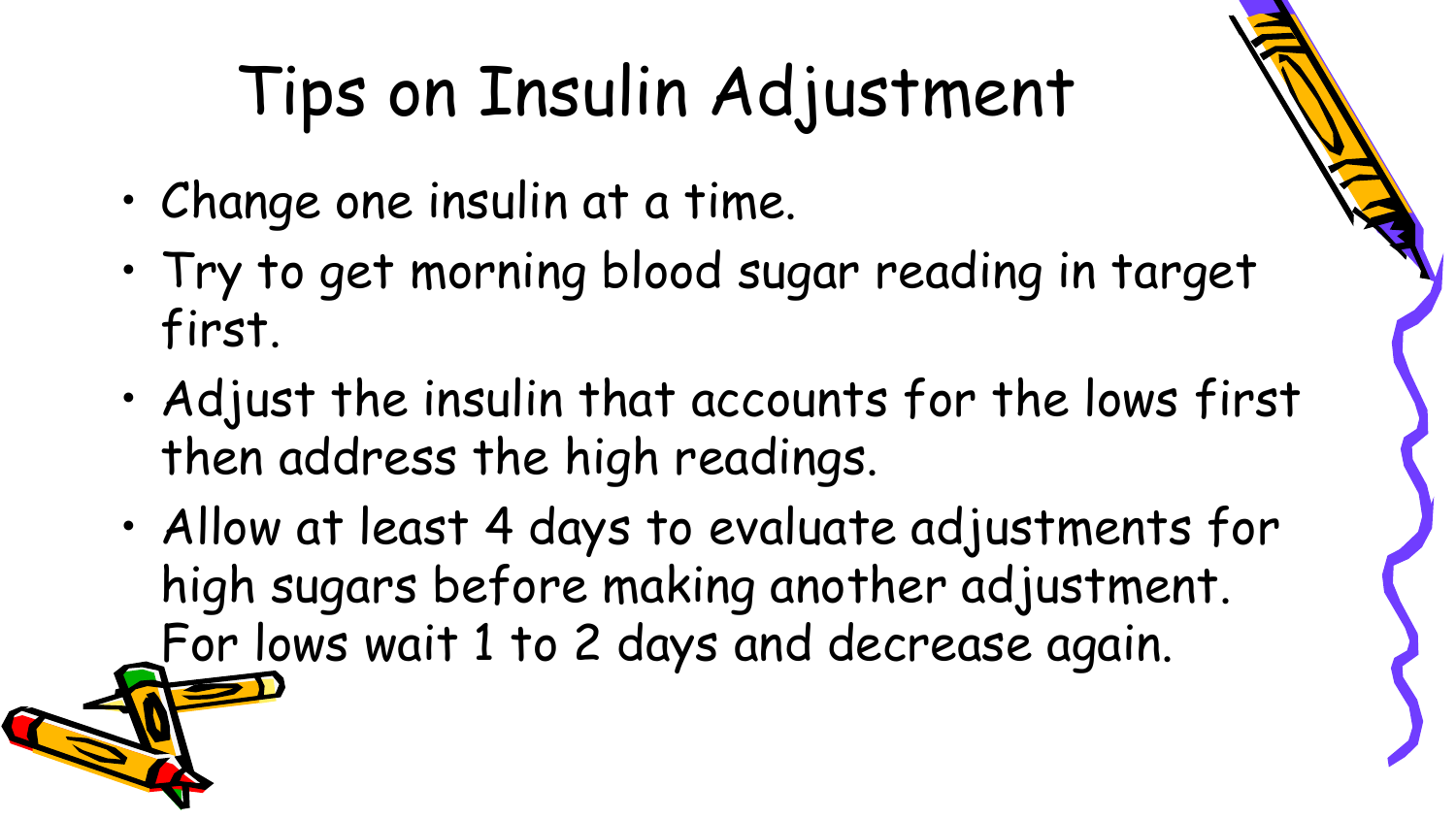## Adjusting night-time basal

| <b>Breakfast</b> |  |  |
|------------------|--|--|
|                  |  |  |
|                  |  |  |
|                  |  |  |
|                  |  |  |
|                  |  |  |



Here we see the last 3 numbers are above target range. It is the basal insulin that affects our morning numbers, if there has been no rapid given at bed snack. Therefore, we will increase basal by 1 unit or 10%. Evaluate for 4 days and increase again by 1 unit or 10%, if numbers are still above target. Stop at the effective dose.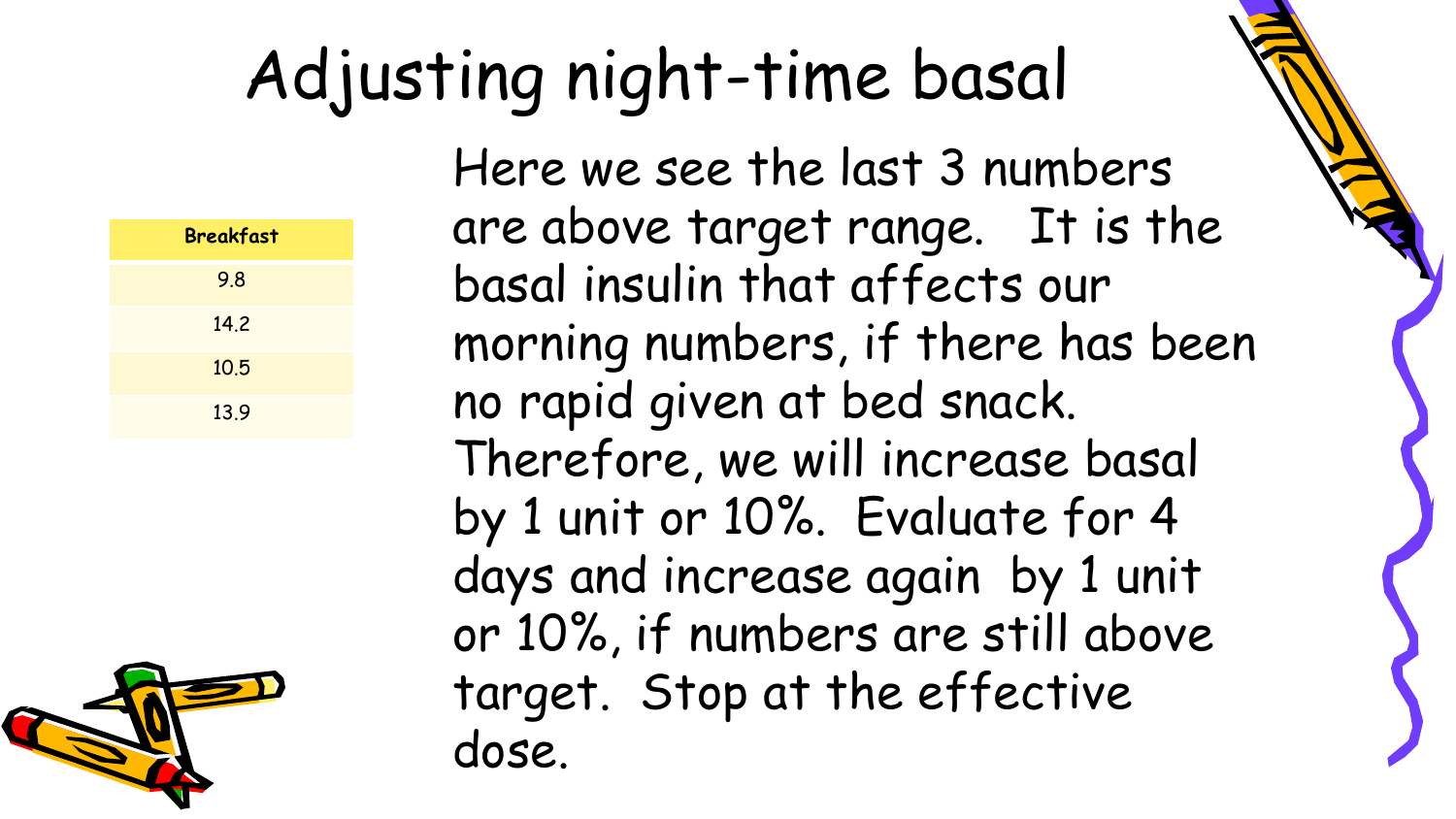## Action of basal insulin

- Basal insulin is very stable and has no peak action.
- If we go to bed, with no snack, at a number of 8.8 mmol/L. We should wake up between 10.8 and 6.8 mmol/L. Our sugar should not fluctuate out of that range.
- If our blood sugar drops from an 8.8 mmol/L to a below target at breakfast, then the basal is too high.

• Basal insulin should never bring us from an above arget to an in-target at breakfast.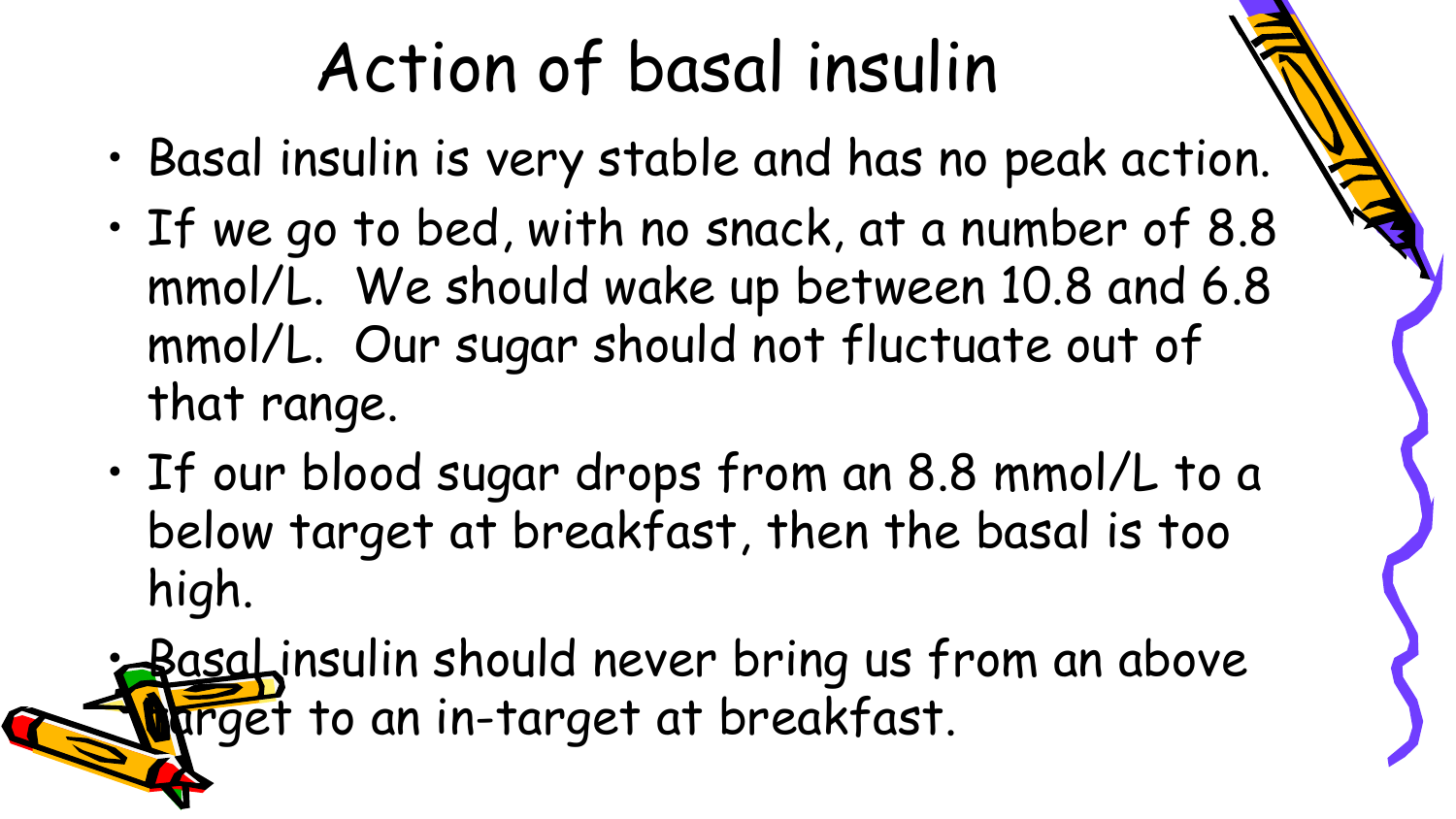- An ICR bolus is the amount of Rapid insulin given at a meal to cover food to be eaten. If the ratio is correct, the blood sugar at the next meal, **when no additional food has been eaten,** should be in target.
- If the result at the next meal, is above or below target, **when no additional food has been eaten,**  the ratio is incorrect**.**

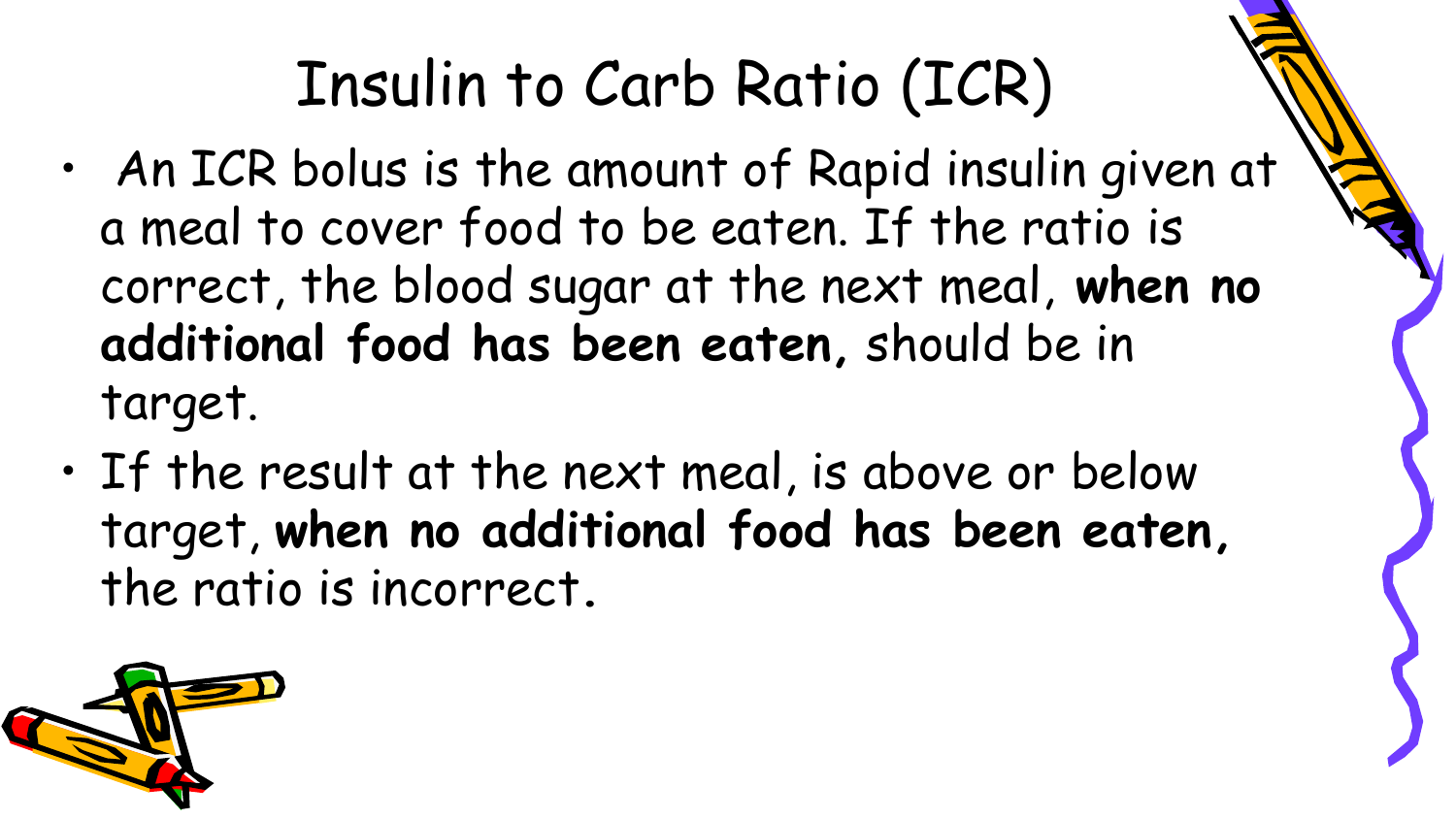- This evaluation can only be done if the blood sugar is **in target** before the meal you are investigating.
- Ratios are adjusted by 1- 2 grams for tight ratios e.g. 1:10 to 1:9 or 1:8 and up to 5 grams for wider ratios e.g. 1:25 to 1:30.

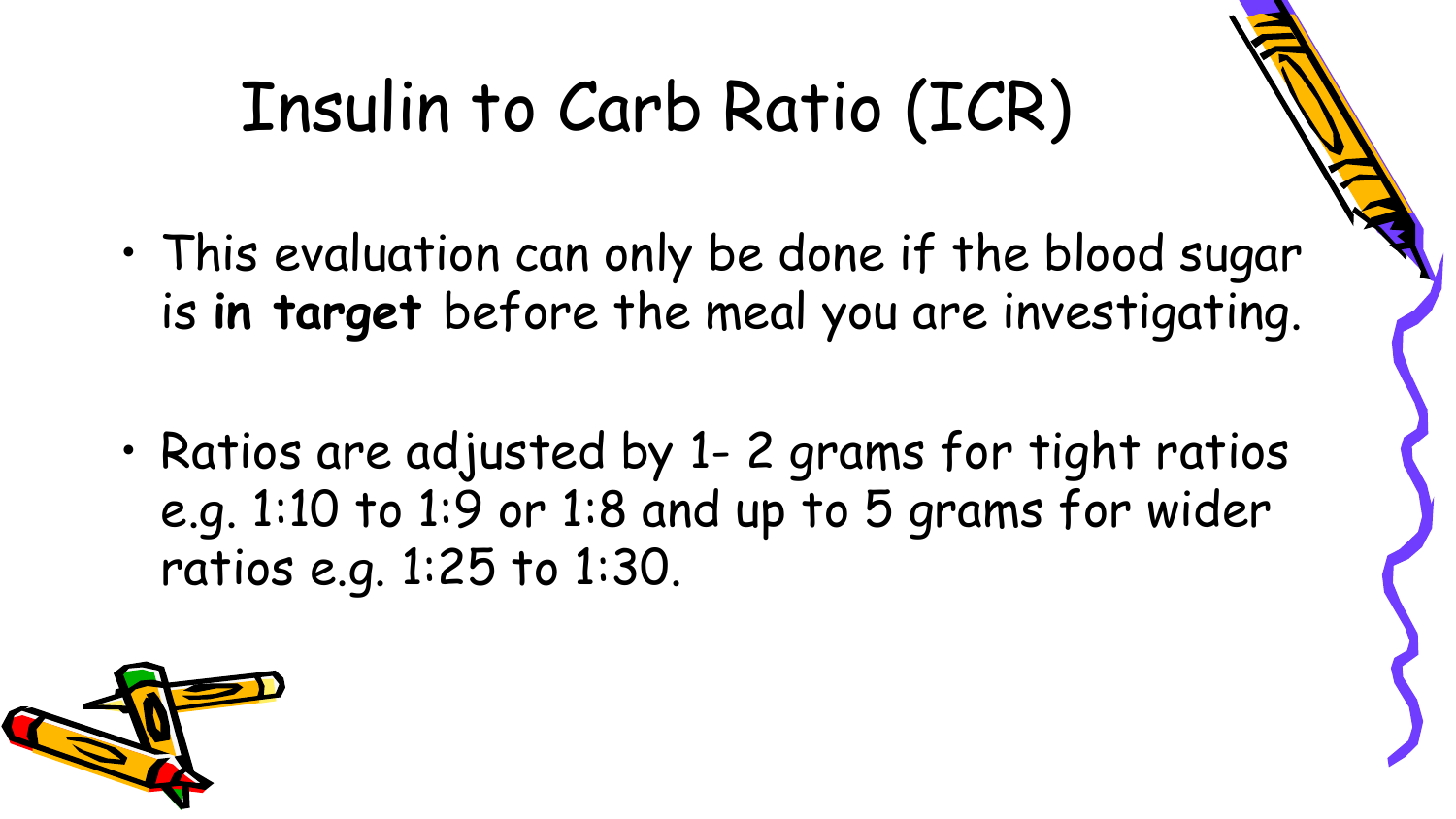- $\cdot$  If lows (below target  $\#$ 's) are occurring after the bolus, the ratio needs to be widened. The ratio number would therefore be increased, resulting in less insulin.
	- Eg. 1:8 would be increased to 1:10.
	- The larger the carb ratio the less the insulin.

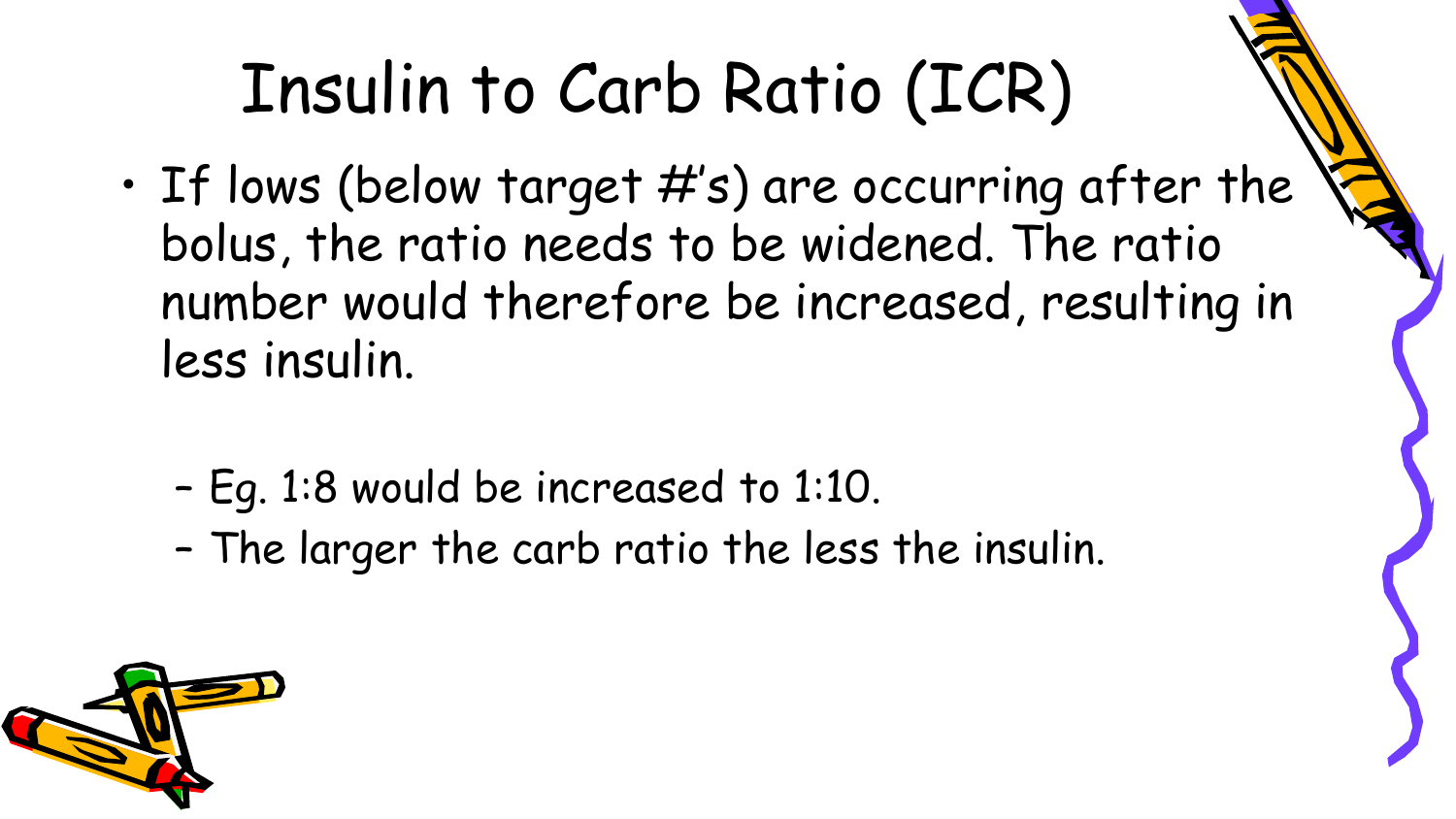- If highs (above target  $#s$ ) are occurring after the bolus, the ratio needs to be tightened. The ratio number would therefore be decreased, resulting is more insulin
	- Eg. 1:35 would be decreased to 1:30.
	- The smaller the carb ratio the more the insulin.

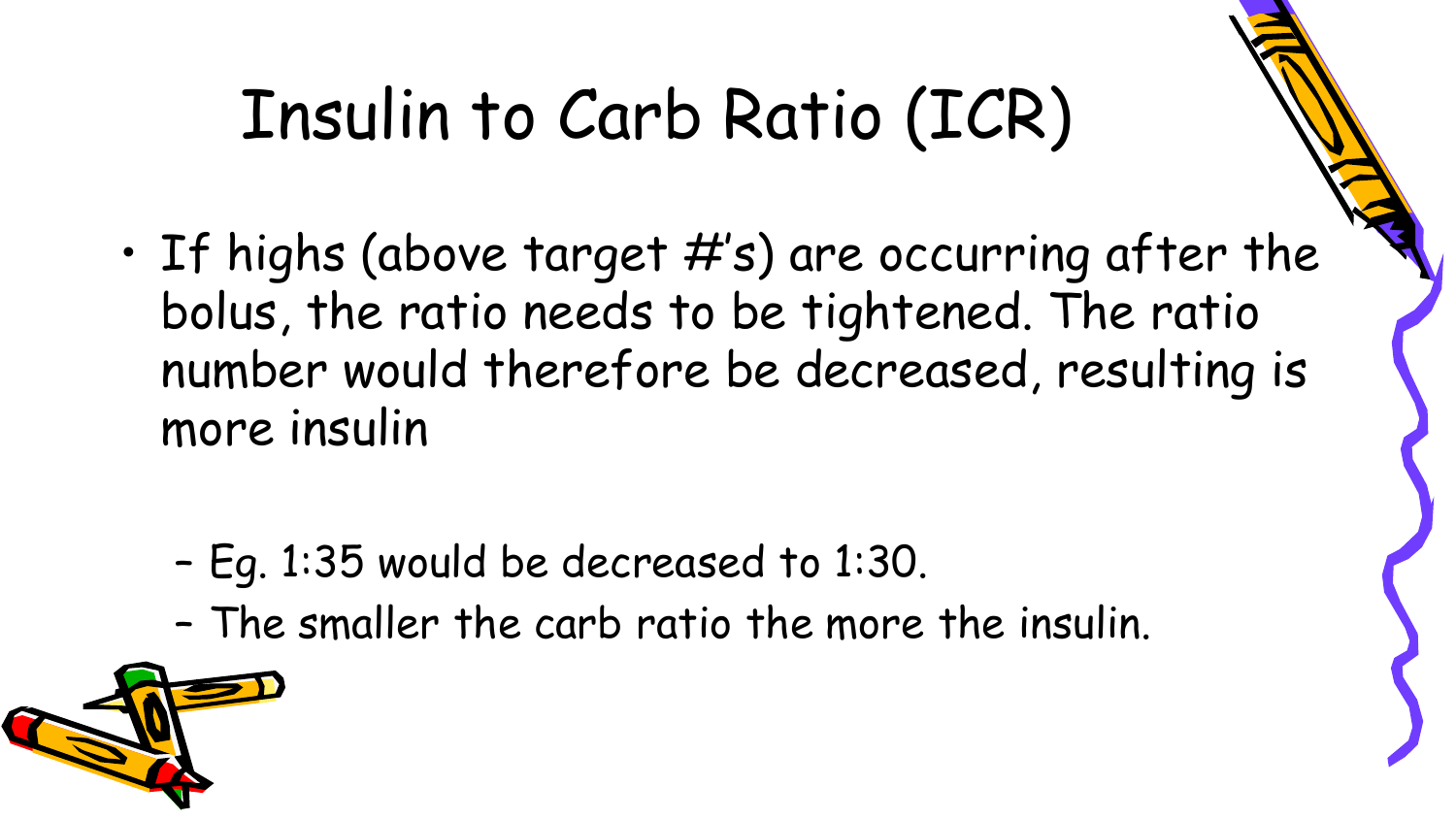Correction/Sensitivity Ratio (ISF)

- Correction/sensitivity ratios **can only be adjusted once the proper carb ratio is determined.**
- This ratio is a bolus of Rapid insulin taken to lower above target blood sugar levels. Most boluses are given with main meals.
- Based on 3 day pattern for highs at same time of day. Based on 2 day pattern for lows or multiple /day.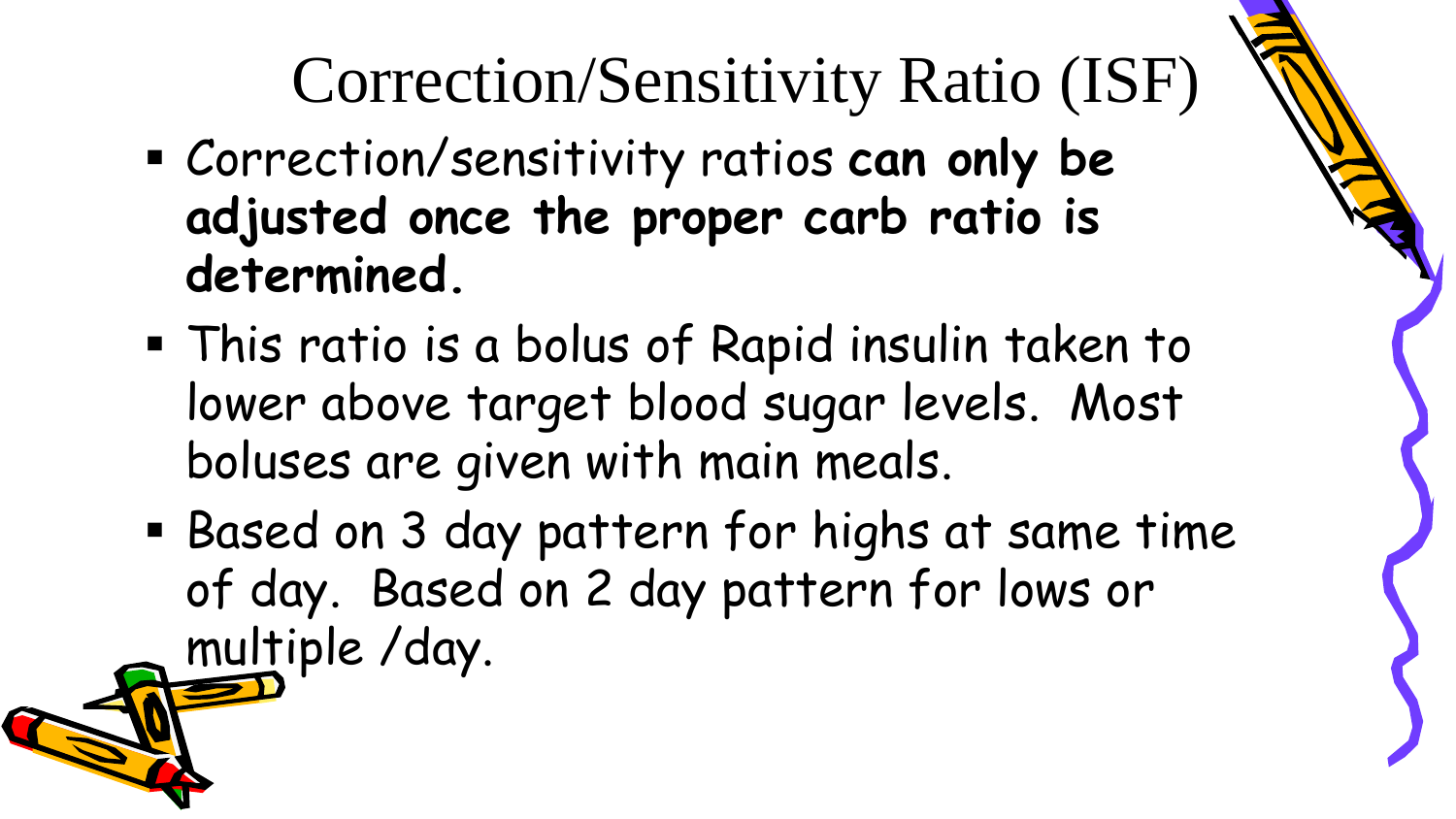#### *ISF CALCULATION*

- An ISF of 1:3 means, when used as a correction: One unit of Rapid insulin will drop the blood glucose 3 mmol/L
- Formula to determine correction dose:
	- (blood glucose target blood glucose) ÷ ISF = correction dose

▶E.g. 
$$
(14.0 - 7.0) \div 3 = 2
$$
 units

Add this dose to the food bolus to lower blood glucose to target by the next meal.

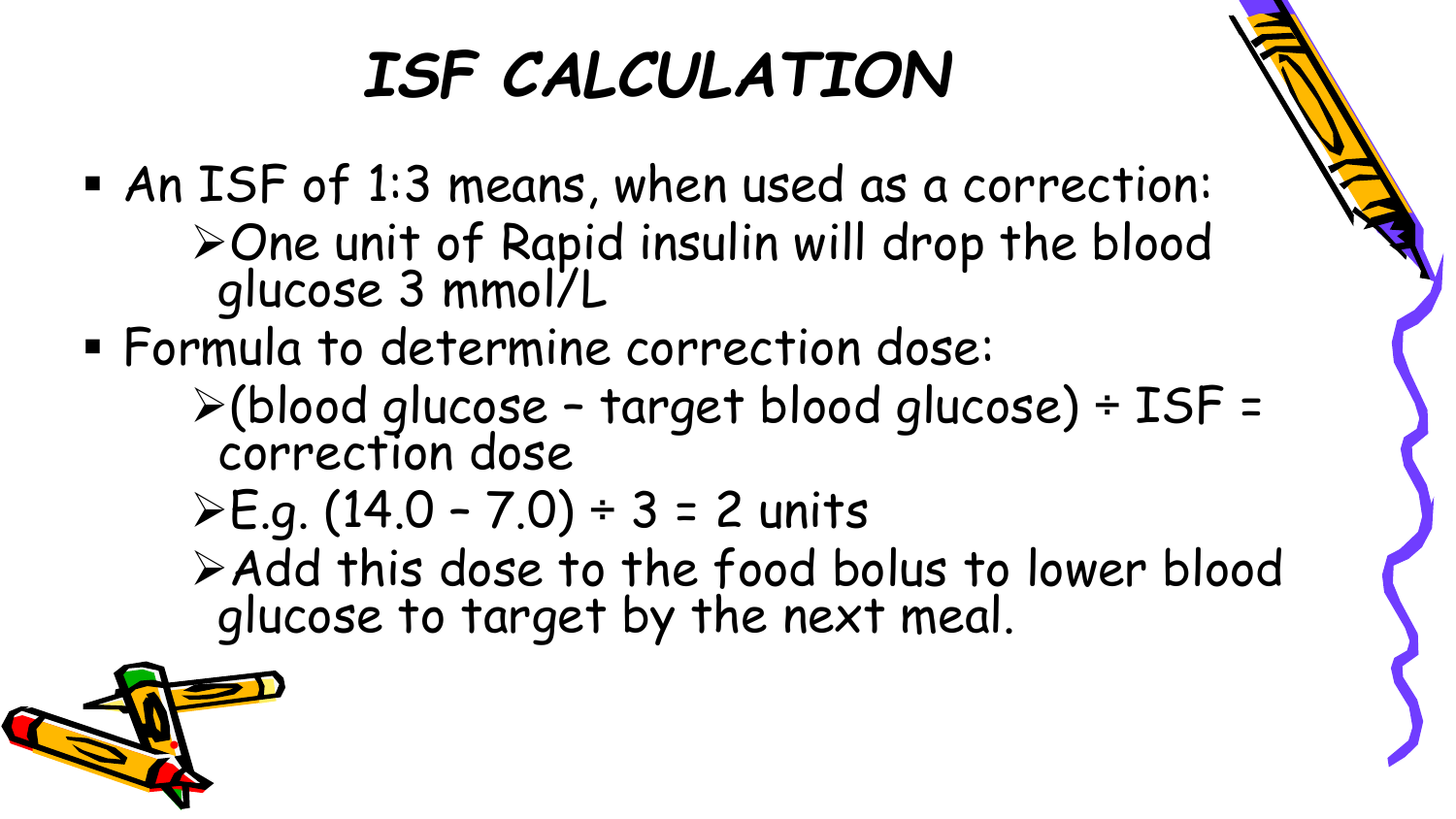#### ISF Ratio

• *If you need to use the correction frequently at the same time of day, this may indicate that you need to tighten your ICR ratio at the previous meal. Or snacks may need to be covered.* 

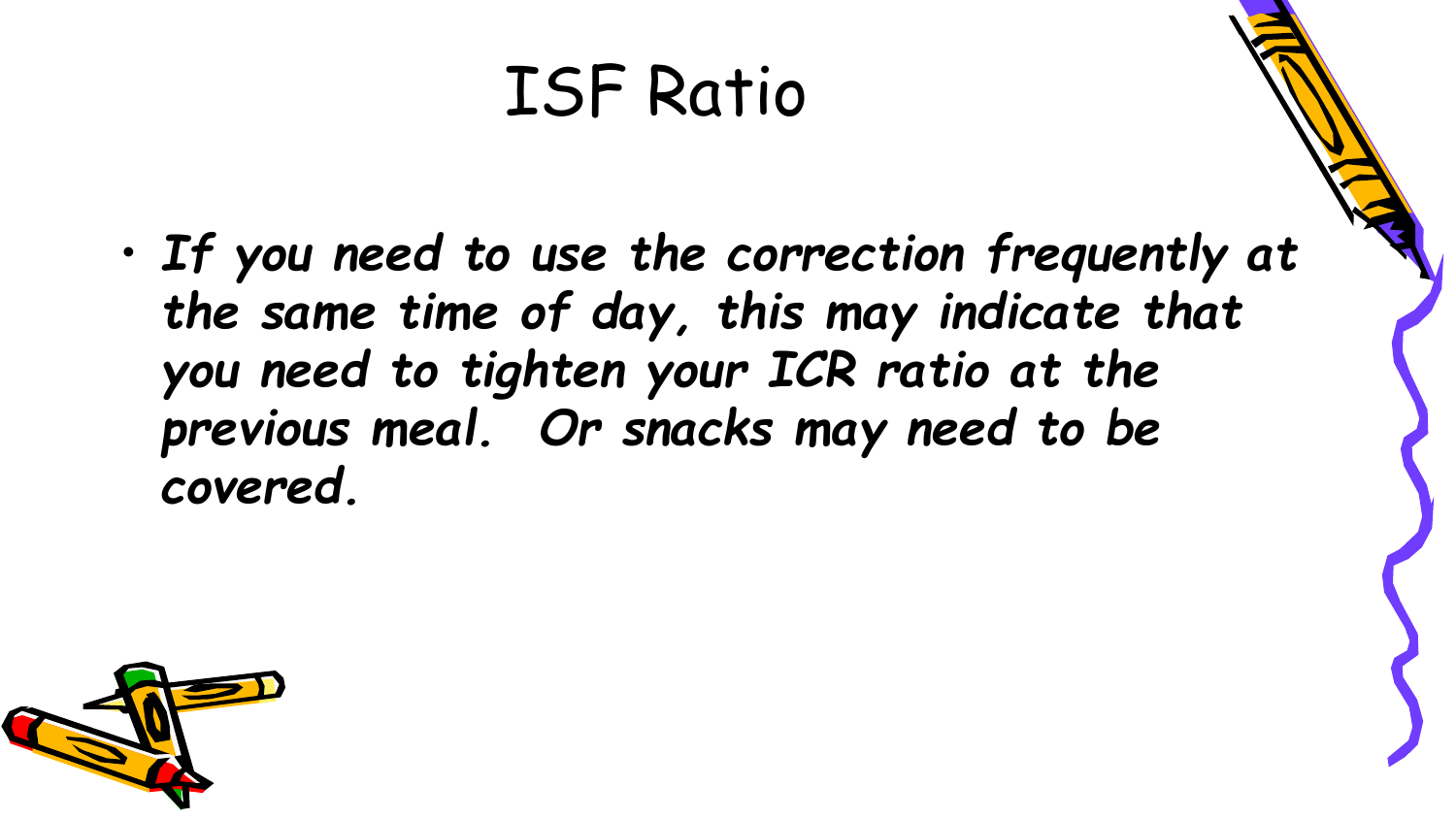## ISF Adjustments

- Ratios are safely adjusted by 0.2 mmol to 2.0 mmol.
- If high sugars are not corrected to target at next meal the ratio would be tightened.
- If low sugars are happening, ratios would be widened.
- If ratios are tight, use the 0.2 mmol suggestion. Eg 1:2.0 changes to 1:1.8 for correcting highs and 1:2.2 for lows.
- If ratios are wide, use the 2.0 mmol suggestion. Eg 1:13 changes to 1:11 for correcting highs and 1:15 for lows.
- Continue adjusting every 3-4 days until highs or lows are prevented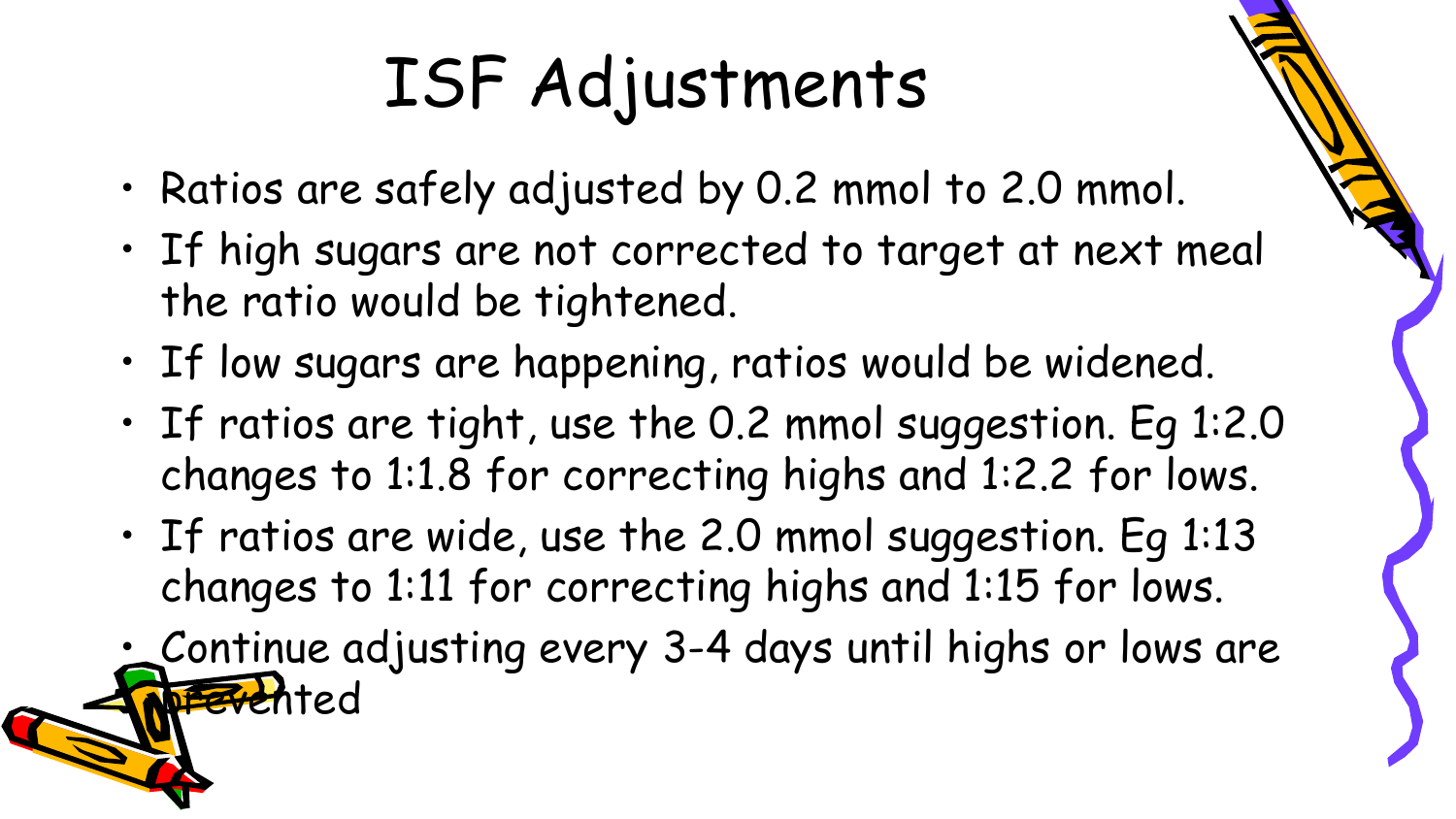- Increases cell sensitivity for immediate and prolonged benefit.
- Increases risk of low blood sugar during activity, immediately after, and up to 24 hours in some people.

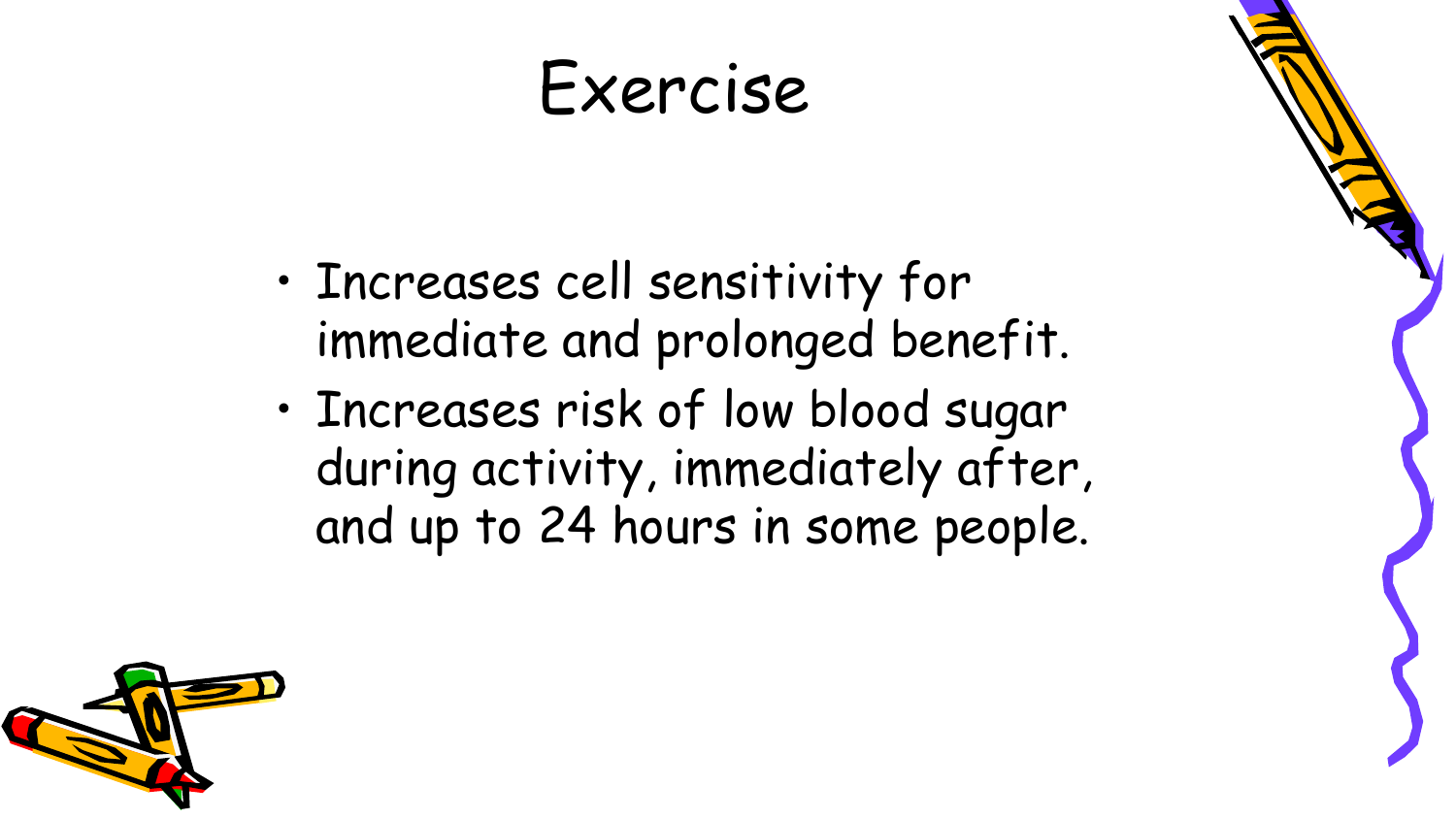- Test- before, during and after to determine physiologic response. Include overnight testing if exercise was of high intensity/long duration or unplanned.
- Hydrate about 250 ml (1 cup) for every 30 minutes, type of fluid will depend on duration, intensity and blood sugars. If blood sugars are above target use low carb or water. If below target use carb fluids. **Dehydration can lead to hyperglycemia**.

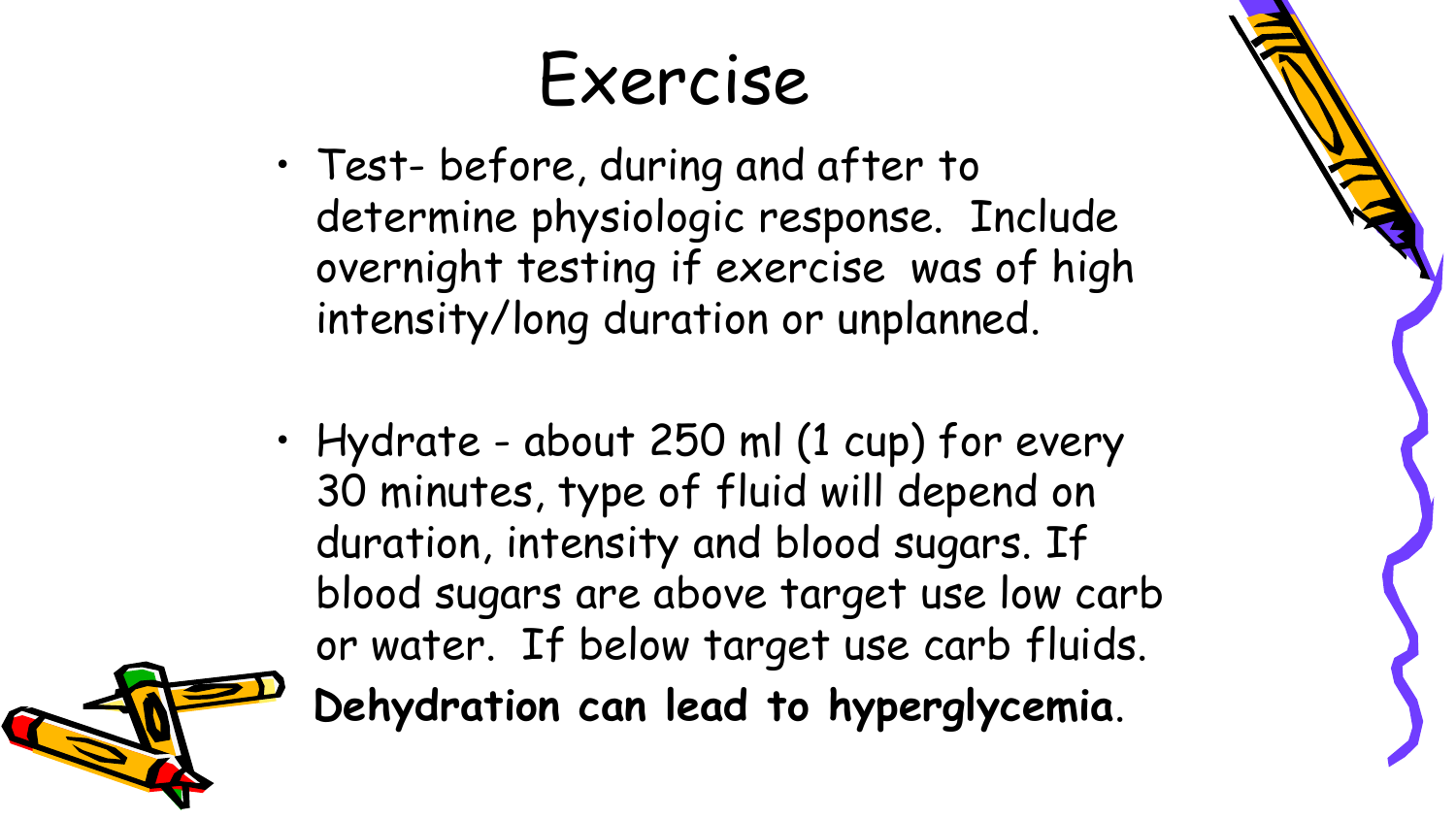- Rapid Insulin
	- For activity lasting 30-90 minutes
		- Decrease meal bolus prior to activity by 20- 50%
		- Reduction depends on duration, intensity, type and competition
		- Several attempts maybe needed to find the right reduction
		- Start with lower reduction e.g. 20% and increase as needed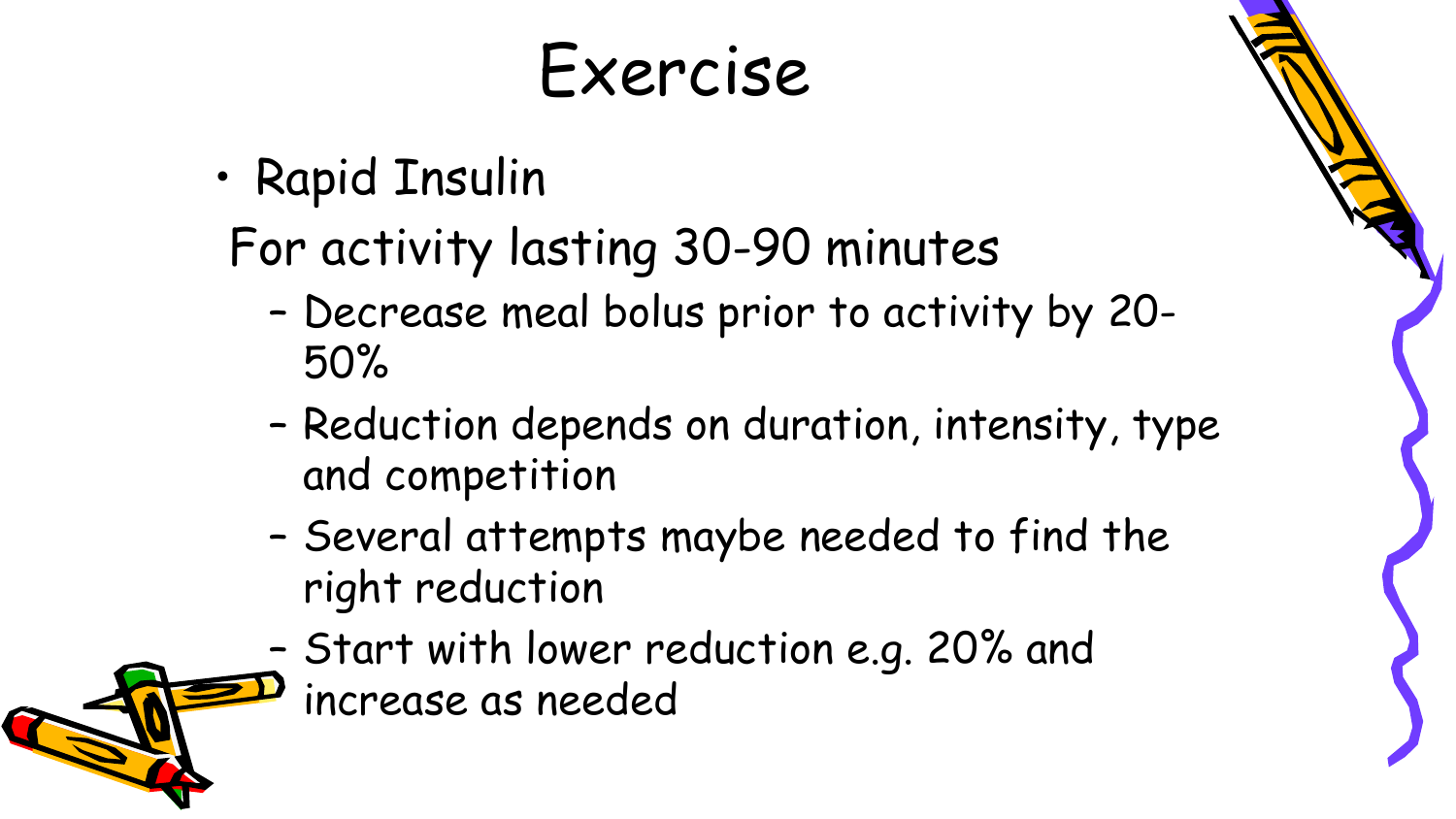- Basal insulin by injection or pump–
- For activity lasting longer than 90 minutes
	- Am and afternoon activities may require a 30-50% decrease.
	- For aerobic activity on a pump decrease 60 to 90 mins before activity and continue 90 mins after. May continue until next morning for nighttime lows.
	- Evening basal reduction by pen- to prevent nocturnal hypo no more than 50% and typically 10-30% .